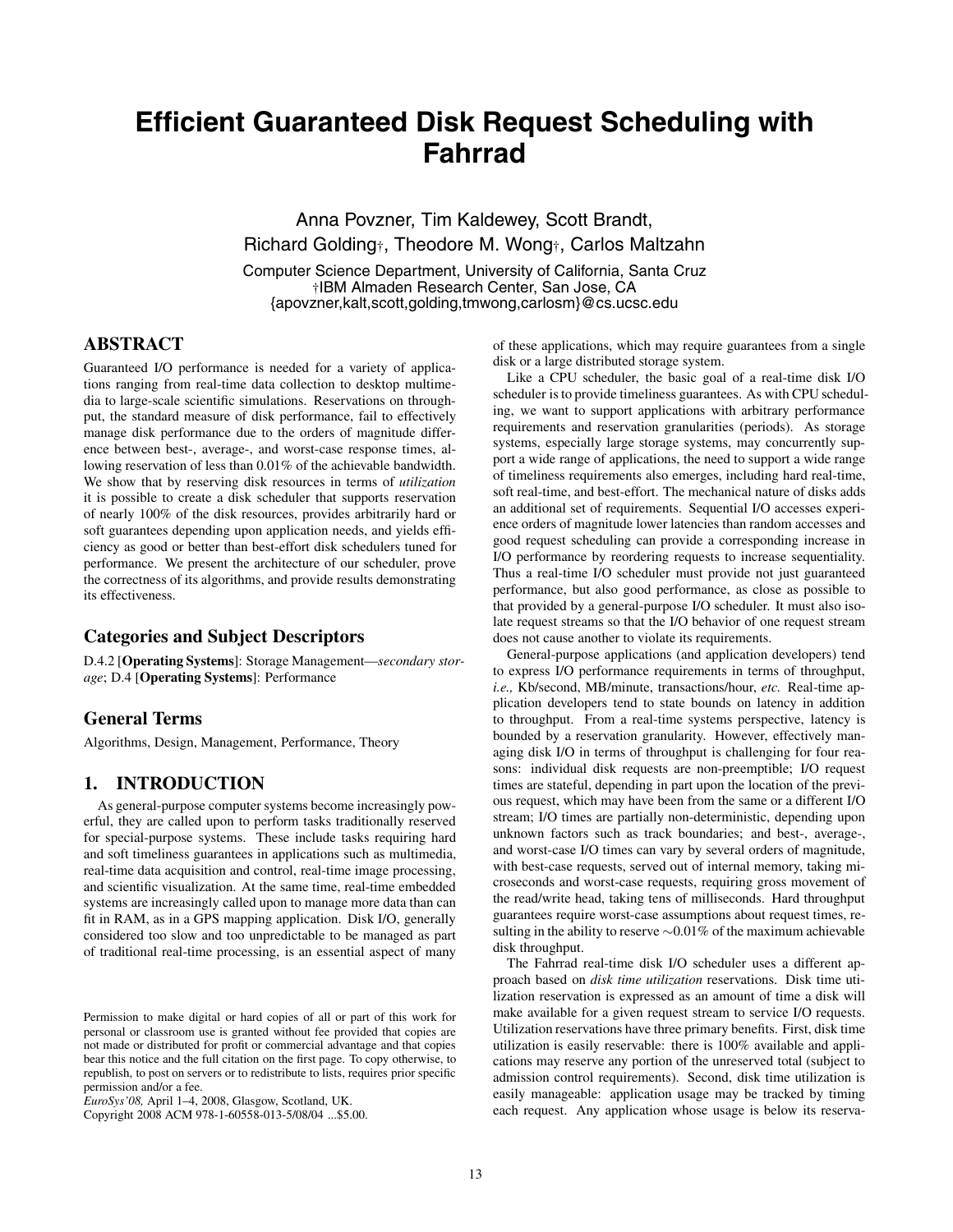tion may make additional requests until its reservation has been met and any application whose utilization reservation has been met must wait for service. Third, disk time utilization reservations encapsulate knowledge about application I/O behavior, avoiding the need to make worst-case assumptions and allowing applications to reserve and the system to provide—and guarantee—significantly better disk throughput than would otherwise be possible.

The primary contribution of this work is the presentation of a general-purpose I/O scheduler capable of providing hard guarantees while maintaining performance that can exceed that of besteffort general-purpose I/O schedulers. In so doing, we demonstrate the effectiveness of utilization as a means of managing disk performance and demonstrate that resource reservations and I/O performance are not mutually incompatible.

We begin by describing the Fahrrad scheduling model, prove the correctness of a basic scheduler based on this model, then discuss extensions designed to address practical disk I/O issues. We conclude with results from our implementation showing the effectiveness of our Fahrrad implementation.

# **2. THE FAHRRAD SCHEDULING MODEL**

In our system, I/O reservations are made via a broker. The broker decides if a reservation is feasible (and allowed) and informs both the requester and the I/O system of successful reservations. In order to make utilization reservations, a requester specifies its desired throughput and/or latency and its expected I/O behavior (sequentiality, burstiness, etc.) to the broker. The broker translates these into the utilization and granularity required to support the desired throughput and latency given the application I/O behavior.

Although potentially difficult to specify for arbitrary applications, applications requiring I/O guarantees often know their I/O behavior: multimedia applications have highly sequential access patterns, high-performance scientific applications have highly regular access patterns, etc. Given knowledge about disk or I/O subsystem performance characteristics, it is relatively easy to translate throughput and I/O behavior into utilization. Thus, as long as our I/O system can guarantee utilization, it can in effect guarantee throughput, but without the worst-case assumptions (and performance) that plague throughput-based reservations. Where nothing is known about the I/O behavior, we can assume the worst-case, resulting in no worse performance than with throughput-based schedulers.

Latency is a combination of the delay imposed in the scheduler and the delay caused by applications queueing up requests. Appropriate translation from expected I/O behavior and throughput into utilization bounds the delay caused by an application. If an application sends I/O requests according to its reservation, its requests will be queued no longer than the application-specified reservation granularity (period), bounding the latency imposed by the scheduler. This can be formalized with a queueing theoretic model and is demonstrated empirically in Section 9.3.

Once translated into utilization, the feasibility test for admission control is simply whether or not the sum of the utilizations on a given disk or I/O subsystem exceeds 100%. Additional policies, for instance those based on QoS contracts, may impose additional constraints.

Our Fahrrad scheduler is designed to guarantee utilization reservations while maintaining high I/O performance. In Fahrrad, reservations are associated with I/O streams. An I/O stream may service requests from any logical entity: an application, set of applications, host, virtual host, set of hosts, set of users, *etc.*

This architecture implicitly assumes that the performance of the disk can be known for an individual I/O stream. This is true to

the degree that an application's performance is related to its behavior. Interference from other I/O streams can affect application performance, but Fahrrad both mitigates and, where unavoidable, accounts for these effects. Poor data layout can also affect performance by turning a logically sequential request stream into a physically random access pattern. We assume good layout of data on the disk platter, but some degree of uncertainly will remain due to layout and other disk peculiarities, *e.g.,* recalibrations to account for thermal expansion. This degree of uncertainty can be empirically quantified, and much of it can be offset by buffering I/Os and reserving a small amount of "overhead" utilization.

Our system distinguishes between hard and soft timeliness requirements only during I/O reservations. Hard real-time applications require worst-case disk performance assumptions. Soft requirements allow a certain degree of uncertainty about disk performance and so the broker can use knowledge of request time distributions to make less than worst-case assumptions for reservations. After the reservations are made, our Fahrrad scheduler provides hard utilization guarantees for all I/O streams.

The RBED CPU scheduler [2] addresses many of our goals in the context of CPU scheduling. It provides robust, guaranteed, integrated real-time scheduling of processes with a wide range of different timeliness requirements, and guarantees isolation among the processes regardless of their run-time behavior. Fahrrad extends RBED to disk I/O scheduling. Like RBED, Fahrrad allows applications to reserve utilization—in this case disk utilization—and specify deadlines at which the reservation must be met. And similar to RBED, applications may make arbitrarily hard or soft reservations. I/O request dispatching is based loosely on EDF [11], but aggressive request reordering is made possible via a Disk Scheduling Set (DSS) which enables extremely good performance; in some cases better than that of performance-tuned best-effort I/O schedulers.

In extending the RBED scheduler, Fahrrad similarly implements the Resource Allocation/Dispatching (RAD) scheduling model. The RAD model is based on the observation that scheduling consists of two separable resource management questions: *How much* resource to allocate to a process? and *When* to provide the process those allocated resources? In the context of CPU scheduling, RAD has two layers: resource allocation, which ensures feasible resource allocation and maps application requirements into *rate* and *deadline* parameters, and dispatching, which chooses which process to execute based upon those parameters. Rate and deadline have been shown to be sufficiently flexible to enable a scheduler to support a full spectrum of timeliness requirements [10].

Because disk I/O is stateful, adapting RAD to disk scheduling requires the addition of a third layer concerned with I/O request *ordering*. Fahrrad orders individual I/O requests by logically gathering as many requests as possible into a set with the property that the I/O requests in the set can be executed in any order without violating any guarantees. Fahrrad then schedules the requests in this set using an appropriate head scheduling algorithm with the goal of executing the requests as fast as possible. Although intuition suggests that Shortest Seek Time First (SSTF) [6] should provide the most efficient schedule, this does not always turn out to be the case, as we discuss in Section 6.

We present our Fahrrad scheduler as follows. We first describe the basic I/O scheduler that guarantees utilization reservations as long as all I/O requests are available at the beginning of each period. It accounts for the non-preemptability of disk requests, but it neither provides good performance nor ensures throughput isolation between streams. Section 3 presents the formal basis for the basic scheduler, and Section 4 provides its implementation details. Section 5 shows how to improve the scheduler to account for re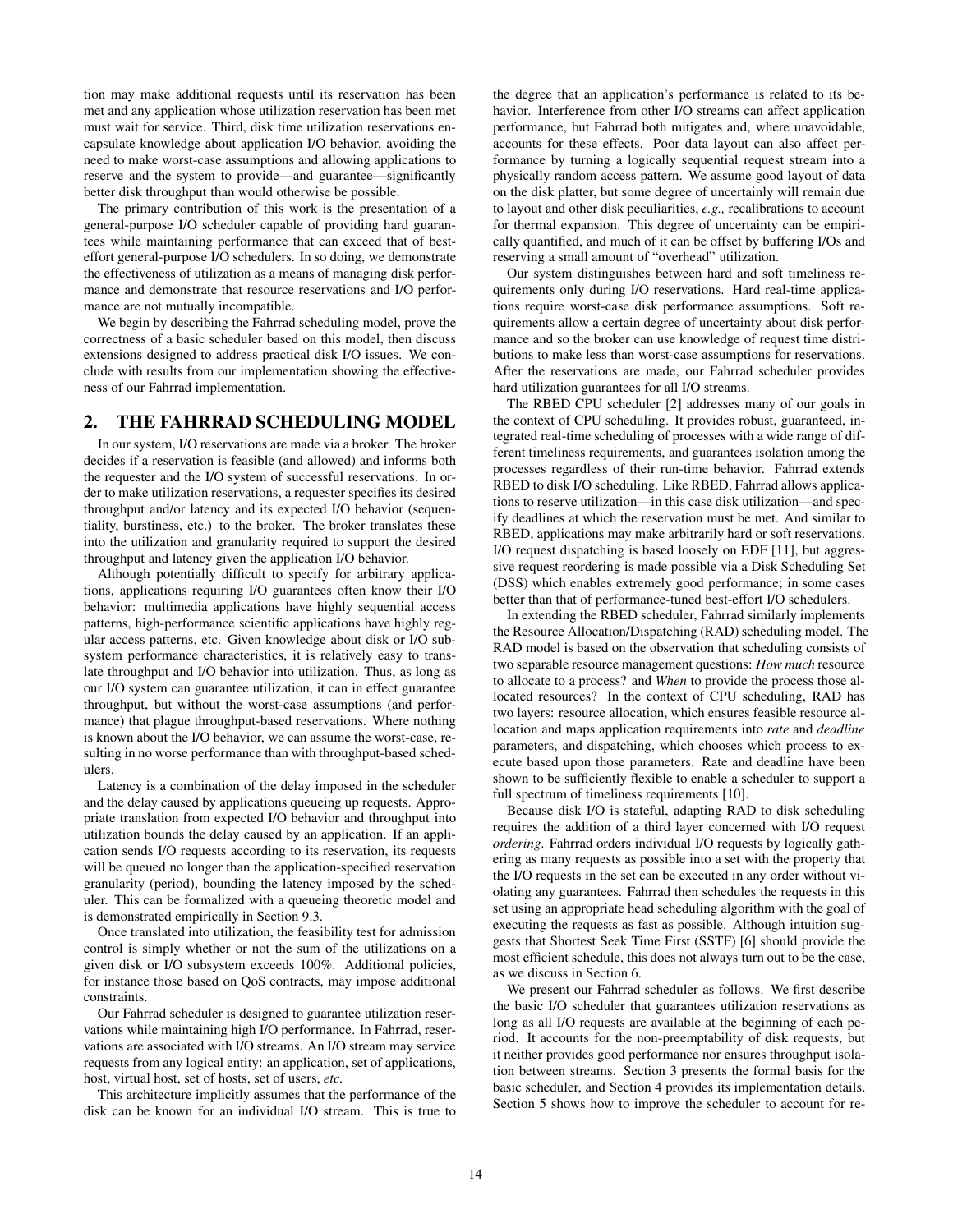quest statefulness, and thus how to get good performance, without losing the guarantees we prove for the simplified model. Section 6 shows how to provide isolation between I/O streams. Section 7 removes the assumption that all I/O requests are available at the beginning of each period and shows how Fahrrad deals with unqueued I/O requests. Finally, Section 8 discusses further performance enhancements.

# **3. FAHRRAD SCHEDULER THEORY**

Our basic I/O scheduler guarantees utilization reservations as long as all I/O requests are available at the beginning of each period. In this section, we provide a feasibility test for scheduling tasks in the basic scheduler and prove its correctness. We also quantify the additional reservation needed to guarantee the reserved utilization as a result of the non-preemptability of I/O requests.

# **3.1 Task model**

A unit of disk I/O reservation is a related set of requests called a request stream. The requests may come from a single user, process, application, or set of these. A reservation for a real-time I/O stream consists of the *disk time utilization* and the *period* of the stream. The utilization specifies the percentage of disk time required to execute requests from the I/O stream. The period specifies the granularity with which the I/O stream must receive its reserved utilization.

In a system with *n* I/O request streams, a task *Ti* corresponds to stream *i* with utilization  $u_i$  and period  $p_i$ . Each task is a sequence of periodic jobs  $J_{i,j}$ , with release time  $r_{i,j} = d_{i,j-1}$ , deadline  $d_{i,j} = r_{i,j} + p_i$ , and budget  $e_i = u_i \cdot p_i$ . Each job  $J_{i,j}$  is a sequence of  $m_{i,j}$  I/O requests  $R_{i,j,k}$ . Table 1 summarizes the notation used throughout this paper.

Jobs are preemptible, but individual I/O requests are not. The execution times of I/O requests vary, but the worst-case request time (WCRT) is bounded by the worst-case seek time of the device plus the maximum rotational delay plus the time required to transfer the data and is empirically determinable with a high degree of confidence. We use constant WCRT, because we use constant 4K request sizes for our request accounting, which matches the size that many systems actually send. If we are presented with large I/O requests, we execute each of them as one request logically broken into 4K chunks. Except to fit within the reserved utilization, such requests will not be physically broken up. In practice, we have determined WCRT by finding the maximum response time of highly random workloads and discarding a small number of outliers (0.1%). These outliers can be accomodated by a small "overhead" utilization reservation. We initially assume that all I/O requests are queued up at the beginning of each period.

Our model is slightly different from the basic task model used in CPU scheduling in that jobs are further divided into non-preemptible I/O requests analogous to non-preemptible portions of CPU jobs, *e.g.* when a job is in a critical section. We use previous work on real-time CPU scheduling with non-preemptible regions in the analysis of our model.

### **3.2 Meeting deadlines**

We assume that each request takes no more than WCRT and each job  $J_{i,j}$  is a sequence of  $m_{i,j}$  requests. We now prove a feasibility test for scheduling such jobs under EDF based on the utilization required for each I/O stream and a little extra to account for blocking due to the non-preemptability of I/O requests.

#### **Table 1:** Notations

- *n* number of I/O streams in the system
- *Ti* task which corresponds to an I/O stream
- $u_i$  disk time utilization of task  $T_i$
- *pi* period of task *Ti*
- *e<sub>i</sub>* budget of each job of  $T_i$ ,  $e_i = u_i \cdot p_i$ <br>*J<sub>i,j</sub>* job of task  $T_i$
- *Ji*, *<sup>j</sup>* job of task *Ti*
- $r_{i,j}$  release time of job  $J_{i,j}$ <br>*d<sub>i, j</sub>* deadline of job  $J_{i,j}$
- 
- $d_{i,j}$  deadline of job  $J_{i,j}$ <br> $m_{i,j}$  number of I/O requ number of I/O requests in job  $J_{i,j}$
- $R_{i,j,k}$  I/O request of job  $J_{i,j}$
- $\alpha_{i,j,k}$  actual execution time of request  $R_{i,j,k}$
- $\rho_{i,j,k}$  (micro-)release time of request  $R_{i,j,k}$ <br>  $\delta_{i,j,k}$  (micro-)deadline of request  $R_{i,j,k}$
- $(micro-)deadline of request  $R_{i,j,k}$$

THEOREM 1. *Given a set of periodic tasks Ti with period pi consisting of jobs*  $J_{i,j}$ *, each consisting of a stream of*  $m_{i,j}$  *nonpreemptible I/O requests*  $R_{i,j,k}$ , each of which takes  $\alpha_{i,j,k} \leq WCRT$  $\mathcal{L}$  such that  $\forall i, j$   $\left( \sum_{k=1}^{m_{i,j}} \alpha_{i,j,k} \leq e_i \right)$ , Earliest Deadline First (EDF) *will determine a feasible schedule of I/O requests, as long as*

$$
U = \sum_{i=1}^{n} u_i + \frac{WCRT}{\min_{1 \leq l \leq n} (p_l)} \leq 1
$$

In proving the theorem we use two lemmas by Liu [12] (pp. 163– 164). The first specifies how long a task can be blocked due to the non-preemptibility of other tasks in the system. This happens whenever a non-preemptible region of a task with lower priority (a later deadline) is executing when a task with higher priority (an earlier deadline) is released. In the worst case the high priority task may have to wait for the entire duration of the non-preemptible region of the lower priority task. Under EDF, any task may have higher priority than any other, depending upon the phasing of the deadlines, and so we get the following lemma.

LEMMA 1. *(Liu) In a system with n tasks scheduled by EDF, the maximum blocking time bi*(*np*) *of a task due to non-preemptivity is given by*

$$
b_i(np) = \max_{1 \leq l \leq n} \theta_l
$$

*Where* θ*<sup>l</sup> denotes the longest non-preemptible portion of any job in task Tl.*

The second lemma defines a utilization-based schedulability condition for EDF when executing tasks that may block, either by selfblocking or due to the non-preemptibility of other tasks. It is the standard EDF schedulability condition with an additional term accounting for the blocking time.

LEMMA 2. *(Liu)* A task  $T_i$  with utilization  $u_i$ , deadline  $D_i$ , pe*riod*  $p_i$ *, budget*  $e_i = u_i \cdot p_i$  *and total blocking time*  $b_i$  *is schedulable with other independent periodic tasks on a processor according to the EDF algorithm if*

$$
\sum_{l=1}^{n} \frac{e_l}{\min(D_l, p_l)} + \frac{b_i}{\min(D_i, p_i)} \le 1
$$

The system is schedulable if the condition is met for every  $i =$ 1,2,...,*n*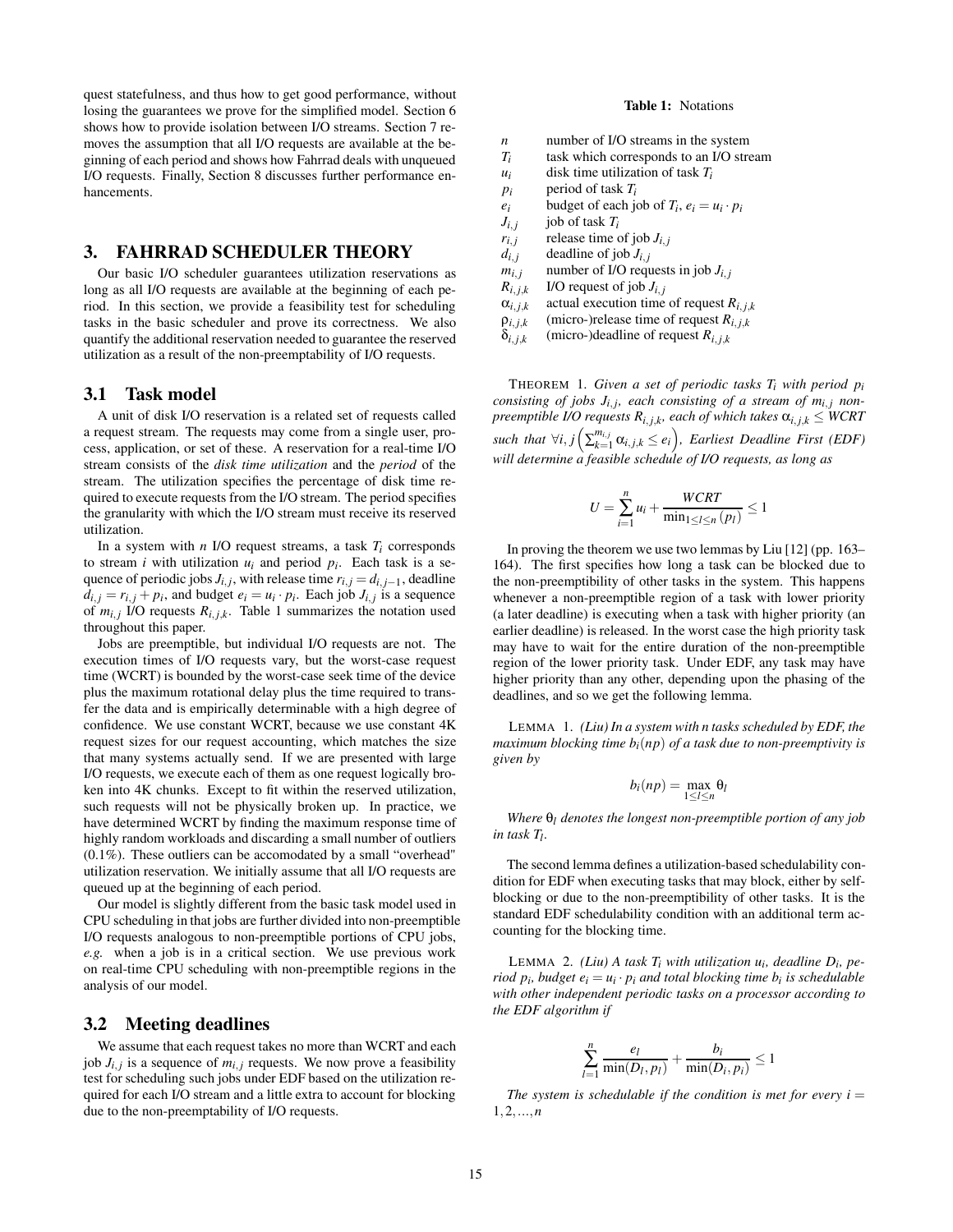We are now ready to prove the theorem.

PROOF. The longest non-preemptible portion of any job is a single I/O request, each of which is bounded by the worst-case request time (WCRT). Thus by Lemma 1, the maximum blocking time of any task due to non-preemptability  $b_i(np) = WCRT$ . Our jobs do not block themselves, so  $b_i = b_i(np) = WCRT$ .

Lemma 2 says that a system of tasks  $T_i$  is schedulable if

$$
\forall i \left( \sum_{l=1}^{n} \frac{e_l}{\min(D_l, p_l)} + \frac{b_i}{\min(D_i, p_i)} \le 1 \right) \tag{1}
$$

In our system,  $\forall l(D_l = p_l)$  and  $b_i = \text{WCRT}$ , and so Equation 1 is equivalent to

$$
\forall i \left( \sum_{l=1}^{n} \frac{e_l}{p_l} + \frac{\text{WCRT}}{p_i} \le 1 \right)
$$

We know that  $e_l/p_l = u_l$  and

$$
\forall i \left(\frac{\text{WCRT}}{p_i}\right) \leq \frac{\text{WCRT}}{\min_{1 \leq k \leq n} (p_k)}
$$

and so a system of tasks  $T_i$  in our system is schedulable if

$$
\sum_{l=1}^{n} u_l + \frac{\text{WCRT}}{\min_{1 \leq k \leq n} (p_k)} \leq 1
$$

In other words, a task set that would be feasible under preemptive EDF (*i.e.* where  $\sum u_i \leq 1$ ) is feasible in our system as long as we reserve enough extra time for 1 worst-case request in the task with the shortest period  $\left(\frac{\text{WCRT}}{\text{min}(p_i)}\right)$ " .

#### **3.3 Guaranteeing utilization**

Theorem 1 ensures that if we have  $m_{i,j}$  requests per period and  $\sum_{k=1}^{m_{i,j}} \alpha_{i,j,k} = e_i$  then our utilization guarantees are met. However, request service times are not known *a priori* and are partially nondeterministic: they can only be known after the request has completed. Therefore,  $m_{i,j}$  can only be determined at run-time, after the utilization guarantee has been met, by counting the number of requests required to achieve the reserved utilization.

Because requests are non-preemptible with maximum potential execution time WCRT, we cannot issue a request unless the job has at least WCRT time remaining in the current period. In order to guarantee the desired budget  $e_i$  to each job  $J_{i,j}$  the scheduler must actually budget  $e_i$  + WCRT. In other words, in order to guarantee utilization  $u_i = \frac{e_i}{p_i}$  we must reserve utilization  $u_i / \frac{e_i + \text{WCRT}}{p_i}$ . This is expressed formally in the following Theorem:

THEOREM 2. *Given a set of tasks*  $T_i$  *consisting of jobs*  $J_{i,j}$  *with budget ei, each job consisting of a series of requests Ri*, *<sup>j</sup>*,*<sup>k</sup> with actual execution time*  $\alpha_{i,j,k} \leq WCRT$  *known immediately after completion of the request, in order to guarantee the budget ei in each period the scheduler must reserve*  $u_i t = u_i + WCRT/p_i$ *.* 

PROOF. By contradiction.

Suppose we reserve  $u_i t = u_i + \gamma/p_i$ , where  $\gamma$  < WCRT. Then we have budget  $e_i t = e_i + \gamma$  for each job  $J_{i,j}$ .

Suppose further that a particular job  $J_{l,m}$  consists of a request stream of requests  $R_{l,m,k}$  such that

$$
\sum_{k=1}^n \alpha_{l,m,k} = e_i
$$

and therefore

$$
\sum_{k=1}^{n-1} \alpha_{l,m,k} = e_i - \alpha_{l,m,n}
$$

The scheduler cannot issue request  $R_{l,m,n}$  unless job  $J_{l,m}$  has enough budget remaining for the request's worst-case, WCRT. Thus we get the inequality

$$
e_i - \alpha_{l,m,n} + \text{WCRT} \leq e_i + \gamma
$$

 $\alpha$ <sub>l,*m*,*n*</sub> can be arbitrarily small (for example, when serving a small request out of the track buffer), and so we have

$$
e_i + \text{WCRT} \leq e_i + \gamma
$$

This contradicts the assumption that  $\gamma$  < WCRT.  $\Box$ 

Theorem 2 says that in order to guarantee the reserved utilization to a request stream regardless of the I/Os it requires and the amount of time they take, we must reserve enough utilization for one extra worst-case request per period.

# **4. BASIC FAHRRAD SCHEDULER**

To meet the condition of Theorems 1 and 2, the broker reserves extra time for one worst-case request for the stream with the shortest period and one additional request per period for each I/O stream. The broker admits a new I/O stream if the sum of the augmented utilizations of the new and existing streams plus the non-preemptibility overhead are less than or equal to 100% of the disk utilization. In practice, as long as the periods are not too short (*i.e.,* seconds or longer), these overheads are insignificant. I/O streams that do not require real-time guarantees are combined into one best-effort stream, which receives the utilization left over from the real-time streams. The scheduler reserves a minimum utilization (nominally 2%) for the best-effort stream to make sure that it is not starved completely.

The basic scheduler architecture consists of*request stream queues* and a *request dispatcher* as shown in Figure 1. Each request queue contains the requests from a single I/O stream and requests are ordered by their arrival times. The request dispatcher takes requests from request queues and sends them to the disk while ensuring that streams get their reserved utilization in each stream period without exceeding their reservations.

To help the request dispatcher do accounting of how many requests it can (and must) dispatch per period within each streams' reserved utilization, we assign a *micro-deadline*  $\delta_{i,j,k}$  to each request in each stream. Given the micro-deadline  $\delta_{i,j,k-1}$  of the preceding request, the micro-deadline  $\delta_{i,j,k}$  of the current request is assigned

$$
\forall i, j, k: \delta_{i,j,k} \leftarrow \delta_{i,j,k-1} + \frac{\text{WCRT}}{u_i}
$$

Since micro-deadlines are assigned in evenly spaced intervals of length WCRT/ $u_i$ , the number of requests with micro-deadlines earlier than the stream's deadline is  $\left|e_i\middle/ \text{WCRT}\right|$  which is the minimum number of requests we must issue in the beginning of the period.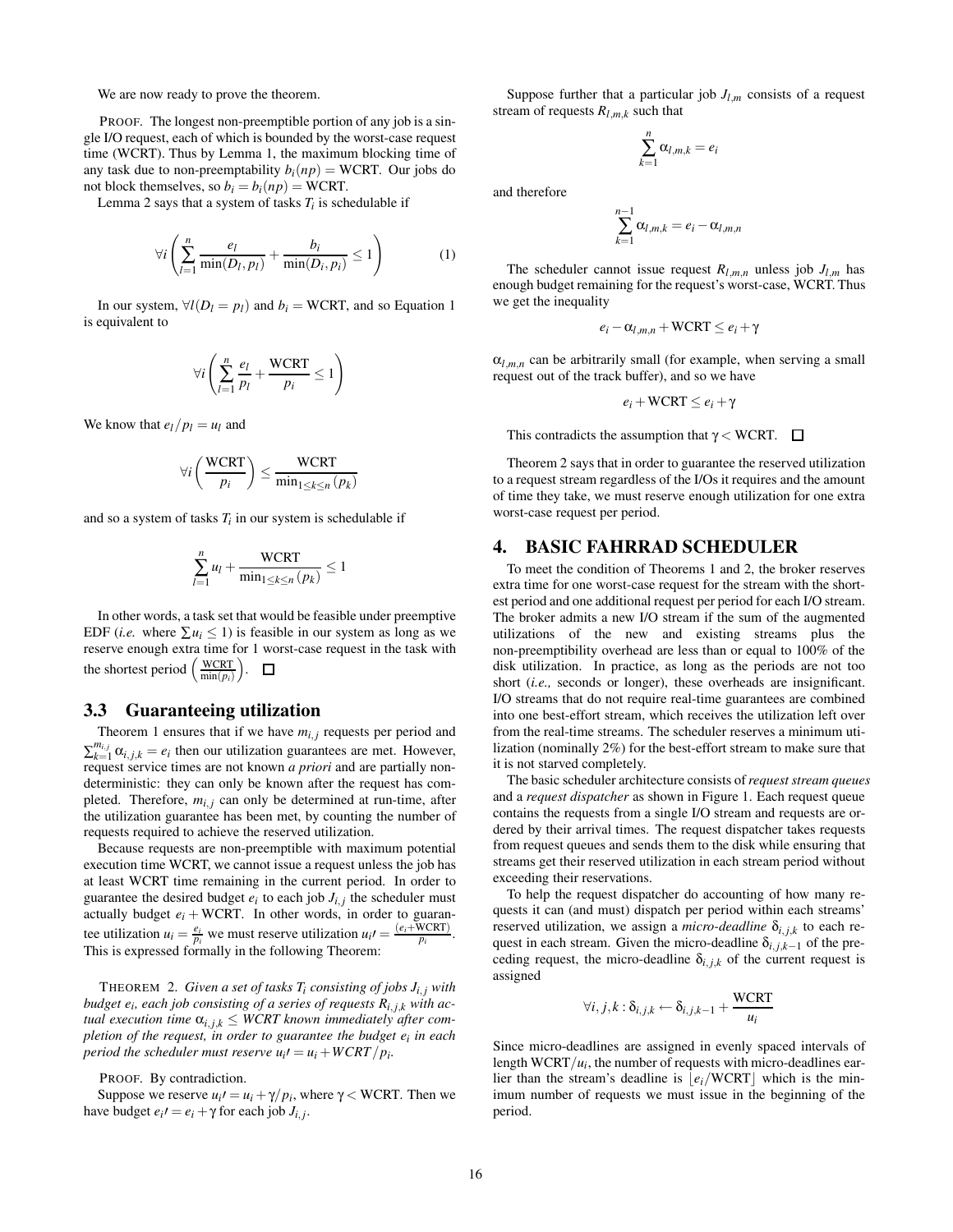

**Figure 1:** Basic Fahrrad architecture.

At the beginning of each period, the request dispatcher sends requests to the disk in Earliest Micro-Deadline First (E*µ*DF) order, as long as their micro-deadlines are less than or equal to the current period. Each time a request completes, the scheduler measures its actual execution time  $\alpha_{i,j,k}$ , and if  $\alpha_{i,j,k}$  < WCRT, it adjusts the micro-deadlines of all requests in stream *i* as follows:

$$
\forall j, l : \delta_{i,j,l} \leftarrow \delta_{i,j,l} - \frac{WCRT - \alpha_{i,j,k}}{u_i}
$$

In practice, micro-deadlines are stored as offset of per-stream value, and offset is updated in constant time.

Any request whose updated micro-deadline is earlier than its stream's deadline will also be sent to the disk in the current period. As an example, consider stream A shown in Figure 1 with 20% utilization reservation and a period of 250 ms. If WCRT = 25 ms, this reservation is capable of servicing at least 2 requests per period. Initially the micro-deadlines of the first three requests are 125 ms, 250 ms, and 375 ms. The dispatcher issues the first and second requests in the beginning of the period. If the first request takes only 5 ms, the micro-deadlines of the second and third requests become 150 ms and 275 ms. If the second request also takes 5 ms, the micro-deadline of the third request becomes 175 ms < 250 ms, and this request is also sent to the disk in this period. The scheduler will keep shifting micro-deadlines as requests complete and will continue to issue requests from the stream until the microdeadline of the request at the head of the request queue is greater than the deadline. When that occurs, the utilization reservation has been met.

Shifting micro-deadlines correctly accounts for the disk time used by each stream per period. Initially the dispatcher issues  $m_i =$  $|e_i/\text{WCRT}|$  requests for each stream *i*. Suppose each request takes time  $\alpha_{i,j,k} \leq \text{WCRT}$ , and let  $x = \sum_{k=1}^{m_i} \alpha_{i,j,k}$ . We show that the scheduler correctly dispatches  $\lfloor (e_i - x) / \text{WCRT} \rfloor$  more worst-case requests during this period to meet its utilization reservation (this will repeat until the scheduler cannot fit any more requests in this period).

Initially, the micro-deadline of the  $m<sub>i</sub>$ <sup>th</sup> request is

$$
\delta_{i,j,m_i} = r_{i,j} + \frac{m_i \cdot \text{WCRT}}{u_i}
$$

.

After shifting micro-deadlines, the release time of  $(m<sub>i</sub> + 1)$ 'th request is the modified  $\delta_{i,j,m_i}$ 

$$
\rho_{i,j,m_i+1} = r_{i,j} + \frac{m_i \cdot \text{WCRT}}{u_i} - \frac{m_i \cdot \text{WCRT} - \sum_{k=1}^{m_i} \alpha_{i,j,k}}{u_i}
$$

which reduces to  $\rho_{i,j,m_i+1} = r_{i,j} + x/u_i$ . The remaining time  $\gamma_i$  of stream *i* left in the current period

$$
\gamma_i = d_{i,j} - \rho_{i,j,m_i+1} = d_{i,j} - r_{i,j} - \frac{x}{u_i} = p_i - \frac{x}{u_i}
$$

The number of evenly spaced intervals of length WCRT/*ui* in interval  $\gamma_i$  is  $(p_i - x/u_i)/(WCRT/u_i) = (e_i - x)/WCRT$ . So the number of worst-case requests that fits into this interval is  $|(e_i-x)/WCRT|$ .

# **5. DEALING WITH THE STATEFUL NATURE OF DISK I/O**

We extend the basic architecture to allow efficient reordering of disk requests without violating any utilization guarantees. While dispatching requests in E*µ*DF order guarantees deadlines, it provides poor performance because it ignores the cost of seeking the disk head. Request reordering addresses the statefulness of disk I/O by rearranging queued disk requests so as to minimize the total movement of the read/write head needed to service those requests. Since requests from a single stream are more likely to be close to each other on disk than requests from different streams, this often means taking several requests in a row from a single request stream, violating the E*µ*DF ordering. However, as head movement takes time, minimizing it by re-ordering requests can significantly improve throughput.

Many algorithms exist for optimizing disk performance by minimizing seek time. Their performance is generally limited by the actual requests in the queue—reordering can only achieve so much and by the need to eventually service all requests. Since best-effort I/O schedulers do not know the acceptable latency bounds on requests in individual streams, a system-level heuristic is applied to bound the amount of time a disk request can languish without service.

In real-time disk scheduling, reordering may not be as flexible as in non-real-time systems because it must not violate guarantees. With very short deadlines this has the potential to decrease performance unacceptably. On the other hand, because we know the deadlines of each I/O stream (however they were determined), we need not guess at heuristics in an effort to be fair. With all but the shortest deadlines, this has the potential to increase overall throughput relative to best-effort I/O schedulers, an effect we have seen in our implementation.

#### **5.1 Efficient request reordering**

The extended Fahrrad architecture consists of four parts: *request stream queues*, the *Disk Scheduling Set* (DSS), the request *dispatching policy*, and the request *ordering policy*. The request dispatching policy moves requests from the request stream queues to the DSS such that the DSS always contains the largest set of requests that can be executed in any order without violating utilization reservations.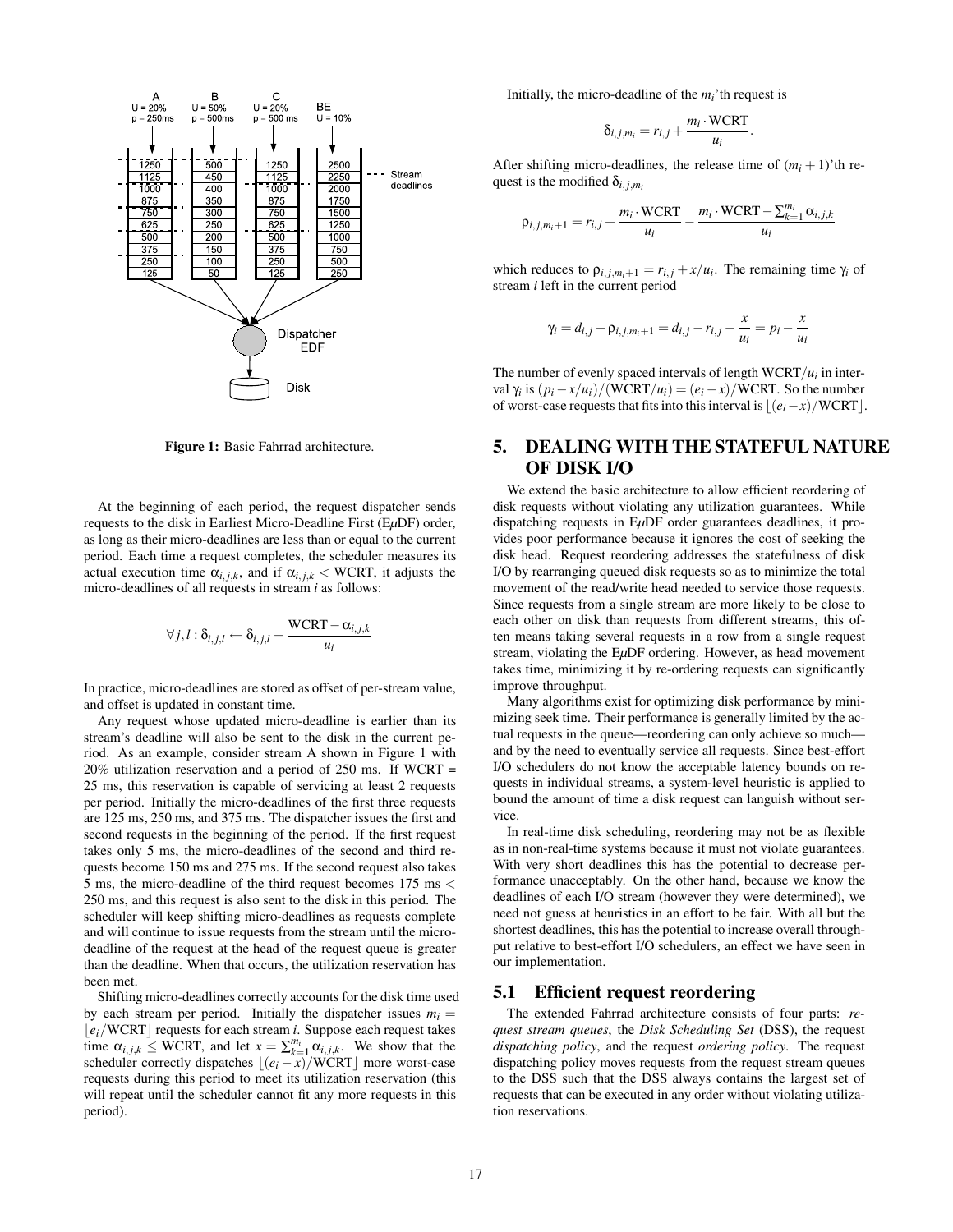

**Figure 2:** Example of dispatching to the DSS.

The request dispatching policy determines a *request horizon* the earliest deadline in the system—and moves all requests with micro-deadlines no later than the request horizon into the DSS. In the example shown in Figure 2, the first horizon is the deadline of stream A,  $d_{A,1} = 250$  ms, so all requests in all streams with microdeadlines  $\delta_{i,j,k} \leq d_{A,1}$  are moved into the DSS.

Since this includes all of the requests from the stream with the earliest deadline, executing all of the requests in the DSS—in any order—is guaranteed to execute all of the requests required to meet the earliest deadline in the system. We now show that it is always possible to do so before the deadline, regardless of the order in which the requests are executed.

First, the total disk time needed to guarantee execution of all requests in the DSS does not exceed the time left before the horizon. Suppose this time is *x*. Since micro-deadlines are assigned in evenly spaced intervals of size WCRT/ $u_i$ , there are  $|x \cdot u_i / \text{WCRT}|$ worst-case requests in the DSS from each stream *i*. The total disk time *y* needed to guarantee requests from all streams is therefore

$$
y = \sum_{i=1}^{n} WCRT \cdot \lfloor \frac{x \cdot u_i}{WCRT} \rfloor
$$
  
\n
$$
\leq \sum_{i=1}^{n} WCRT \cdot \frac{x \cdot u_i}{WCRT}
$$
  
\n
$$
= x \cdot \sum_{i=1}^{n} u_i
$$

 $\sum_{i=1}^{n} u_i \leq 1$ , so we have the inequality

$$
y \leq x \cdot \sum_{i=1}^{n} u_i \leq x.
$$

This means that there is enough time to execute all requests in (or moved to) the DSS before the horizon if they take no more than their worst-case time. One can view the DSS as a set of WCRT slots and moving requests to the DSS as filling the slots. It is easy to see that the order of the slots does not matter, since they are all of equal size.

We now consider the case when requests take less than WCRT. If a request takes less than WCRT, the micro-deadlines of all requests of its stream are shifted as described in the previous section. The request dispatcher moves requests whose micro-deadlines have become less than or equal the request horizon into the DSS. Admitting new requests to the DSS does not violate any guarantees for requests currently in the DSS, because shifting micro-deadlines assumes worst-case time for requests that are not yet executed and the argument is similar to the argument given above. Thus reordering in the DSS does not violate any utilization reservations.

When all requests in the DSS are executed and the micro-deadlines of all requests in all stream queues are greater than the current request horizon, the horizon is moved up to the next earliest deadline and the DSS is again filled with requests. If disk time in the DSS did not fit an integral number of requests, the horizon is moved up earlier (but not more than one WCRT earlier). This ensures that the disk time unused in the previous scheduling interval will be available in the next scheduling interval.

We can use C-SCAN or SSTF as our reordering policy, because they both generally provide good performance. Both ensure that most contiguous requests in the DSS will be serviced sequentially, providing good performance for those streams whose requests have good locality. Because micro-deadlines are continually adjusted as requests are serviced and more requests are moved to the DSS if there is enough disk time budget, the potential locality can be significant. In particular, if stream A in Figure 2 is sequential, a locality-respecting ordering algorithm can continually service requests from stream A until it reaches its budget of 50 ms, greatly improving the performance of that stream.

# **6. ISOLATION FOR THROUGHPUT GUAR-ANTEES**

The Shortest Seek Time First (SSTF) [6] algorithm, which we initially implemented in the DSS, provides good performance when DSS sizes are big, because there is a lot of opportunity for reordering. However, the size of the DSS is limited by the request horizons, which may be short even if only one stream in a system has a short period, imposing additional seeks on all request streams and thereby limiting performance. This is unacceptable, as we ultimately want to be able to make throughput guarantees based on our utilization reservations; each stream's performance must be based only on its I/O behavior, not that of other streams.

#### **6.1 Early deadline extension**

As soon as a stream has used its budget for the current period, it has met its deadline and its next job can be released and its deadline extended to the end of the next period. When the job with the earliest deadline does this the horizon is advanced to the next earliest deadline in the system, allowing more requests into the DSS. This does not cause any deadlines to be violated because we only allow new requests into the DSS after we have met the earliest deadline. The new horizon is the next earliest deadline, so the DSS will again contain only requests with micro-deadlines  $\leq$  the earliest (unmet) deadline. In other words, we always maintain the invariant that the DSS contains all and only those requests whose micro-deadline is less than or equal to the earliest deadline in the system. We showed in Section 5 that executing these requests in any order will not violate the deadline of the stream with the earliest deadline.

The ordering policy can ensure that the horizon is extended as quickly as possible by scheduling *bottleneck requests*—requests from the stream with the earliest deadline—first. Fahrrad therefore uses EDF on stream deadlines in the DSS and SSTF for requests of streams with the same deadlines. This policy provides better performance isolation because bottleneck streams do not impose seeks on other streams in each period, because they are serviced continuously until the stream with the next deadline becomes the bottleneck stream.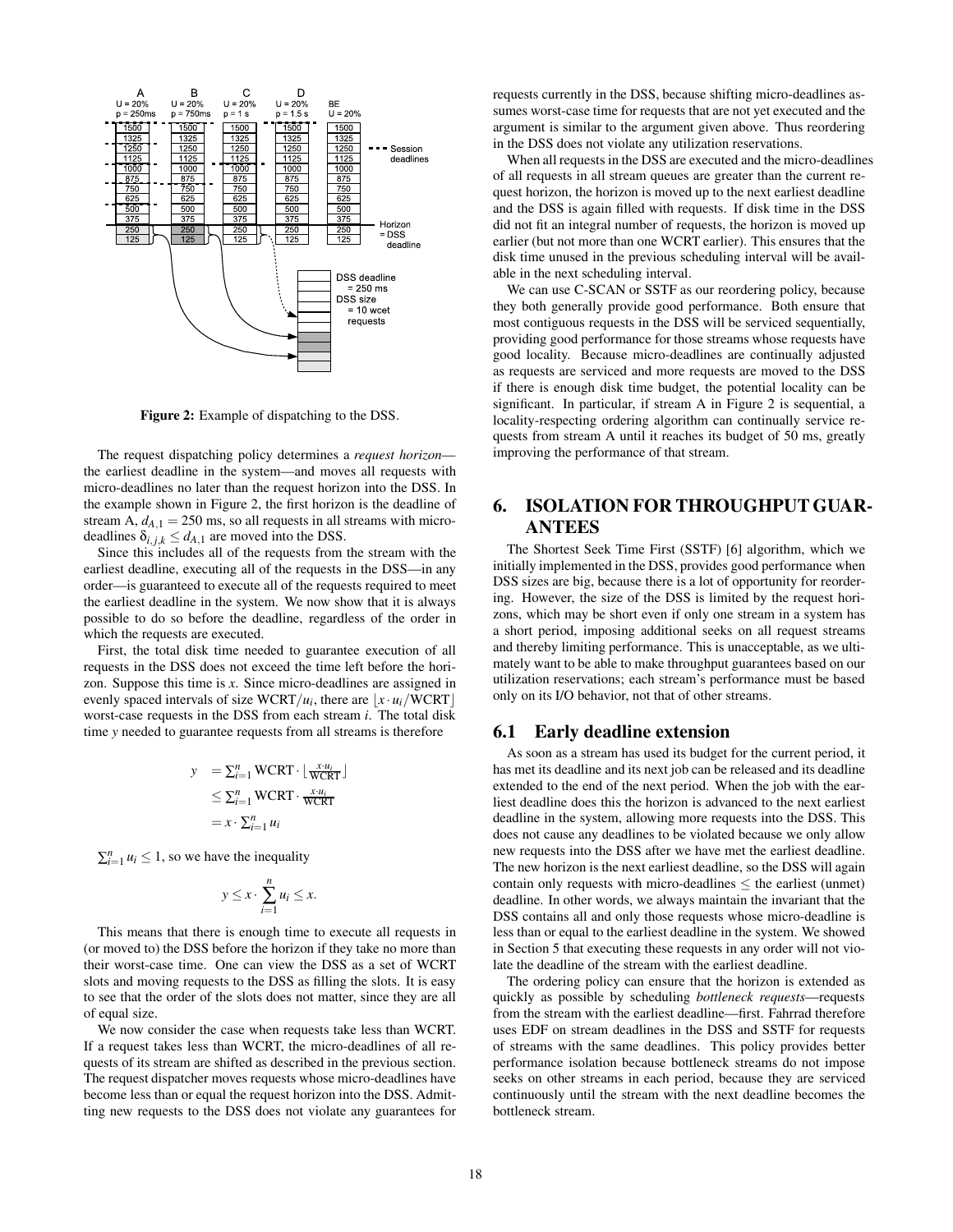# **6.2 Accounting for seeks from other streams**

EDF scheduling when all requests are available at the beginning of each period removes all but two extra seeks not caused by interstream seeking. At least one seek is required to and away from the stream whose deadline is the request horizon.

THEOREM 3. *The number of seeks S required to process n streams of requests*  $\leq \sum_{i=1}^{n} (s_i + 2)$ *, where*  $s_i$  *is the number of seeks required to process the requests of stream i when handled in isolation, i.e. without interference from requests belonging to any other stream.*

PROOF. Assume we have *n* streams of requests, each requiring  $\alpha_i$  seeks when run in isolation. By definition, we have to process some requests from stream *i* within each period of stream *i*. The seeks between requests of stream *i* and other requests of stream *i* are no different from when the stream is processed in isolation and sum up to *si*. The only extra requests are those between requests of stream *i* and stream *j*. These are imposed once per period as we seek to and from the requests of the stream with the earliest deadline.  $\square$ 

Thus in order to guarantee isolation we must reserve for each stream utilization  $u_i / \ell = u_i / + 2 \cdot \frac{WCRT}{p_i} = u_i + 3 \cdot \frac{WCRT}{p_i}$ . This limits the impact of imposed seeking to the stream responsible for the seek, and guarantees throughput isolation between streams in the case where all requests are queued up at the beginning of each period.

# **7. DEALING WITH UNQUEUED REQUESTS**

Our discussion so far has assumed that all requests are available at the beginning of each period. In practice, applications send I/O requests in varying patterns. Some applications may only have a few outstanding requests in their queues and the timing of request arrivals during the period may vary. To provide good guarantees we would like to hold onto reservations as long as possible so that a stream has the greatest possible chance of using its reservation regardless of when its requests arrive.

To accommodate time-varying request arrival patterns, the scheduler holds onto reservations by holding empty slots in the DSS for tasks that do not have enough requests queued up. Empty slots are expired no later than the job's deadline if requests do not arrive to fill them. Empty slots have the potential to negatively impact performance in two ways. First, unqueued requests may cause extra seeks as the head moves between requests of different (queued) request streams instead of contiguously servicing all of the requests of the process with the earliest deadline. Second, an empty slot due for execution is the disk equivalent of a task blocking itself during its period. As discussed in Section 4 and quantified in Lemma 2, such self-blocking must be accounted for in the utilization calculations.

This leads to mutually conflicting goals: To make good guarantees we want to hold empty slots as long as possible, but to avoid the overhead from the extra seeks needed to seek between the requests of the stream which now has an empty slot and those of some stream with a filled slot we would prefer to immediately expire the slot of the offending task. If the request arrival pattern is known ahead of time, it can be accounted for in the utilization reservations. In the worst case, where all requests may arrive at the end of the period, this leads to too much overhead. Caching can help by queuing requests in one period and servicing them in the next, but some requests are uncacheable. Read-modify-write workloads, for example, will not queue up the write until after the read has completed and some processing has been done.

Our solution lies somewhere in between: empty slots can be held, but the stream responsible for the seeking, by virtue of not having its requests queued up, must be billed for the additional seeks that result. This overhead affects only the stream that failed to queue up its requests, as desired. To the degree that this "lumpy" request distribution can be characterized, it can be accounted for in the stream's reservation. Otherwise, the performance of the offending stream must simply suffer.

#### **7.1 Current implementation**

Our current implementation holds stream's reservations as long as possible. The scheduler creates empty slots for tasks that do not have enough requests queued up, assigns micro-deadlines to them and moves them to the DSS using the same policy we use for actual requests. Therefore, the DSS is essentially a set of WCRT slots, either empty or filled with requests. The reordering policy sends actual requests to the disk, ignoring empty slots. If a request arrives whose stream has one or more empty slots in the DSS, the request fills the stream's empty slot with the earliest micro-deadline. When only empty slots are left in the DSS, the scheduler starts expiring empty slots and their disk time is donated to other streams.

The scheduler currently donates the disk time from expired slots dynamic slack—to the best-effort stream. If there are no best-effort requests, the scheduler idles the disk. There are more efficient ways to donate slack and in the future we will explore using slack to improve the performance of soft real-time tasks, analogous to what has been done for CPU scheduling [9].

The slot expiration algorithm works as follows. Suppose there are *k* empty slots in the DSS and the horizon is *h*. Then the first slot expires at time *texp* = *h*−WCRT·*k* if there are no I/O requests in the DSS. At time *texp*, the scheduler chooses the slot with the earliest micro-release time, equal to the micro-deadline of the previous slot,  $\rho_{i,j,k} = \delta_{i,j,k-1}$ . If there is more than one such slot, the slot from the stream with the earliest deadline is chosen. The scheduler then fills this slot with a request from another stream, and this request is dispatched to the disk. The expiration time is reset to  $t_{exp}$  =  $h$  − WCRT ·  $(k - 1)$ , and it may be reset again as slots are filled with requests to account for the actual number of empty slots.

#### **7.2 It's not all bad news**

If a request arrives after its slot expires, the stream loses some portion of its reserved utilization. However, in contrast to our earlier assumption that all requests must be queued up at the beginning of the period, we now show that as long as requests arrive before their micro-release times the scheduler guarantees that their slots never expire.

LEMMA 3. *Empty slots do not expire until time*  $t \ge \rho_{i,j,k}$  $\delta_{i,j,k-1}$ *, the micro-release time of the request*  $R_{i,j,k}$  *that fills the slot.*

PROOF. By contradiction.

Assume that a slot has expired at time  $t < \rho_{i,j,k}$ .

In our implementation, when a slot is expired, there are no full slots in the DSS and the slot has the earliest micro-release time of any slot in the DSS, *i*.e.

$$
\forall x,y,z: \rho_{i,j,k} \leq \rho_{x,y,z}
$$

Suppose there are *k* slots in the DSS and *h* is the horizon. By our algorithm  $t = h - WCRT \cdot k$  and by our assumption all microrelease times of slots in the DSS should be in the interval  $(t, h)$ , therefore

$$
\forall x, y, z : h - WCRT \cdot k < \rho_{i,j,k} \le \rho_{x,y,z} < h
$$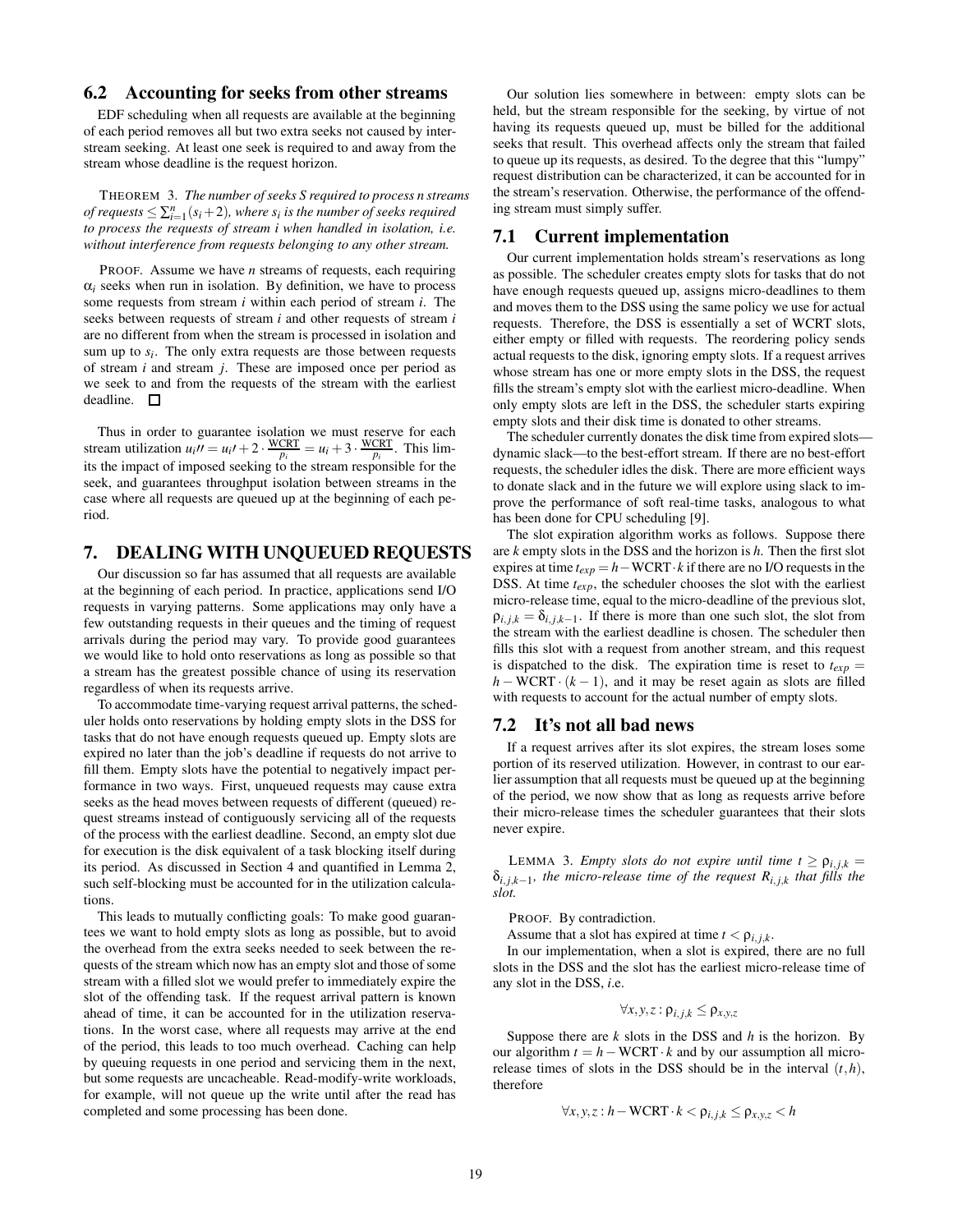Let  $k_i$  be the number of slots from each stream  $i$  in the DSS, such that  $\sum_{i=1}^{n} k_i = k$ . For a slot to be in the DSS, its micro-deadline should also be less than or equal the horizon. So, having  $k_i$  slots in the interval  $(h - k \cdot WCRT, h]$  means that this interval contains  $k_i$ intervals of length  $WCRT/u_i$ , which we can express as

$$
\forall i: k_i \cdot \frac{\text{WCRT}}{u_i} < k \cdot \text{WCRT}
$$

which implies  $\forall i : k_i < k \cdot u_i$ . Therefore, we know that

$$
\sum_{i=1}^n k_i < \sum_{i=1}^n k \cdot u_i
$$

 $\sum_{i=1}^{n} u_i \leq 1$ , so we have the inequality

$$
k < k \cdot \sum_{i=1}^{n} u_i \le
$$

 $k$ 

Thus we have the contradiction  $k < k$ .  $\Box$ 

Since slots do not expire until their micro-release times, if a stream sends I/O requests no later than their micro-release times, it is guaranteed to receive its full utilization. We prove this in the following theorem.

THEOREM 4. *If a stream of requests arrives such that each request*  $R_{i,j,k}$  *arrives no later than*  $\rho_{i,j,k}$ *, then the utilization*  $u_i$  *is guaranteed.*

PROOF. The only way a stream can get less than its reserved utilization is if it has a slot expired. By Lemma 3 this cannot happen unless a request arrived after its micro-release time  $\rho_{i,j,k}$ .  $\Box$ 

Despite this good news, it is still the case that slots left unfilled after their micro-release time can impose extra overhead. The overhead of accounting for the corresponding blocking time of a stream as well as the extra seeks imposed is quantifiable via an analysis similar to that in Theorem 1. However, we explain in the next section how the overhead can be mitigated by heuristic techniques that coalesce requests from outside the DSS when empty slots are encountered.

#### **8. PERFORMANCE ENHANCEMENTS**

Early deadline extension and EDF only help if there are bottleneck requests—requests from the stream with the earliest deadline in the DSS. If the bottleneck stream has an empty slot in the DSS, the scheduler services other streams while holding empty slots for bottleneck requests. While extra seeks are inevitable for streams that send their requests late, when the bottleneck stream is using less disk time than it reserved it will force the scheduler to hold empty slots until they expire. This prevents the scheduler from extending the deadline, which leads to performance isolation problems.

In the case where a bottleneck stream has empty slots in the DSS, we try to increase the contiguity of requests in the DSS of non-bottleneck streams. Our initial approach moves requests to the DSS from each stream proportional to their utilization reservations. However, only requests from the stream with the earliest deadline must be in the DSS; the rest of the requests in the DSS can be chosen from other streams as long as all deadlines are met. In the example in Figure 2, the DSS can have 7 requests from stream B and none from stream C in the first DSS interval with the horizon of 250 ms. In the next interval with the horizon of 500 ms, the DSS will contain 3 requests from stream B and 4 requests from stream C; both streams will meet their deadlines.

To increase the contiguity of requests, non-bottleneck streams trade slots in the DSS with slots outside the DSS to maximize the number of filled slots from one stream in the DSS. Two streams are allowed to swap slots as long as the micro-deadlines of the slots are less than or equal the earliest deadline of the two streams. This does not violate deadlines: slots are of the same size; swapping them in schedule does not affect any stream except those whose slots were swapped, and as long as both slots have micro-deadlines less than or equal to both streams' deadlines, the same amount of work will be done before each deadline with and without the swap.

# **9. EVALUATION**

Our Fahrrad prototype is implemented as a loadable block-device driver for the Linux 2.6.17 kernel. The driver sits on top of an underlying disk device and exports a block device named /dev/fahrrad. All streams share the same underlying device. A user-level program makes reservations via an ioctl() call. An fcntl() call is used to associate an I/O stream with a reservation.

All of our experimental data was collected on a Hitachi Deskstar DJNA-371350, which is a 13.5 GB 7200 RPM IDE drive with an average seek time of 8.5 ms. In all experiments with more than one run, the variance is too small to be visible. Error bars are drawn (but invisible) for the first experiment and omitted for the remainder.

#### **9.1 Sequential workloads**

A key requirement is that our scheduler provide isolation between request streams, so that each stream gets its reserved utilization independent of the behavior of other streams. Our first experiment shows that Fahrrad provides perfect isolation when provided with sequential workloads having many outstanding I/Os. Since there are always I/Os available in the request queues, Fahrrad extends the DSS request horizon as soon as the bottleneck requests are serviced; request streams with small periods that limit the size of the DSS do not affect the performance of other sessions.

The workload consists of four sequential streams with many outstanding I/Os. Each stream starts at a different location on the disk, forcing a seek between requests of different streams. Each stream reserves 20% of the available disk time. Three of the streams have 2 second periods and the period of the fourth stream changes from 125 ms to 2 seconds. This workload is illustrative, but is not representative of actual applications, which do not generally vary their period dynamically at runtime. However, this allows us to view the behavior of the scheduler over a range of conditions.

The experiment measured the utilization and throughput that each stream received for different values of the period of stream 4. Figure 3(a) shows that each stream received 20% utilization, as they had reserved. Figure 3(b) shows that each stream received throughput based on its behavior, with streams 1-3 receiving equal throughput and stream 4 receiving throughput varying based on its period (and therefore its overhead to seek back and forth from the other streams each period).

It will not always be the case that all streams will have an infinite number of I/Os queued up. The next experiment examines this case by looking at how the presence of a hard real-time stream with a small period affects the performance of other streams in the system. The workload is the same as in the previous experiment, except stream 4 is a hard real-time (HRT) stream that sends a fixed number of I/Os in the beginning of each period and reserves disk time assuming worst-case execution time.

Figure 4(a) shows the utilization received by each stream. Streams 1–3 receive 20% utilization as reserved, since they always have I/Os outstanding. The hard real-time stream uses much less than 20% of the reserved utilization because it assumes absolute worst-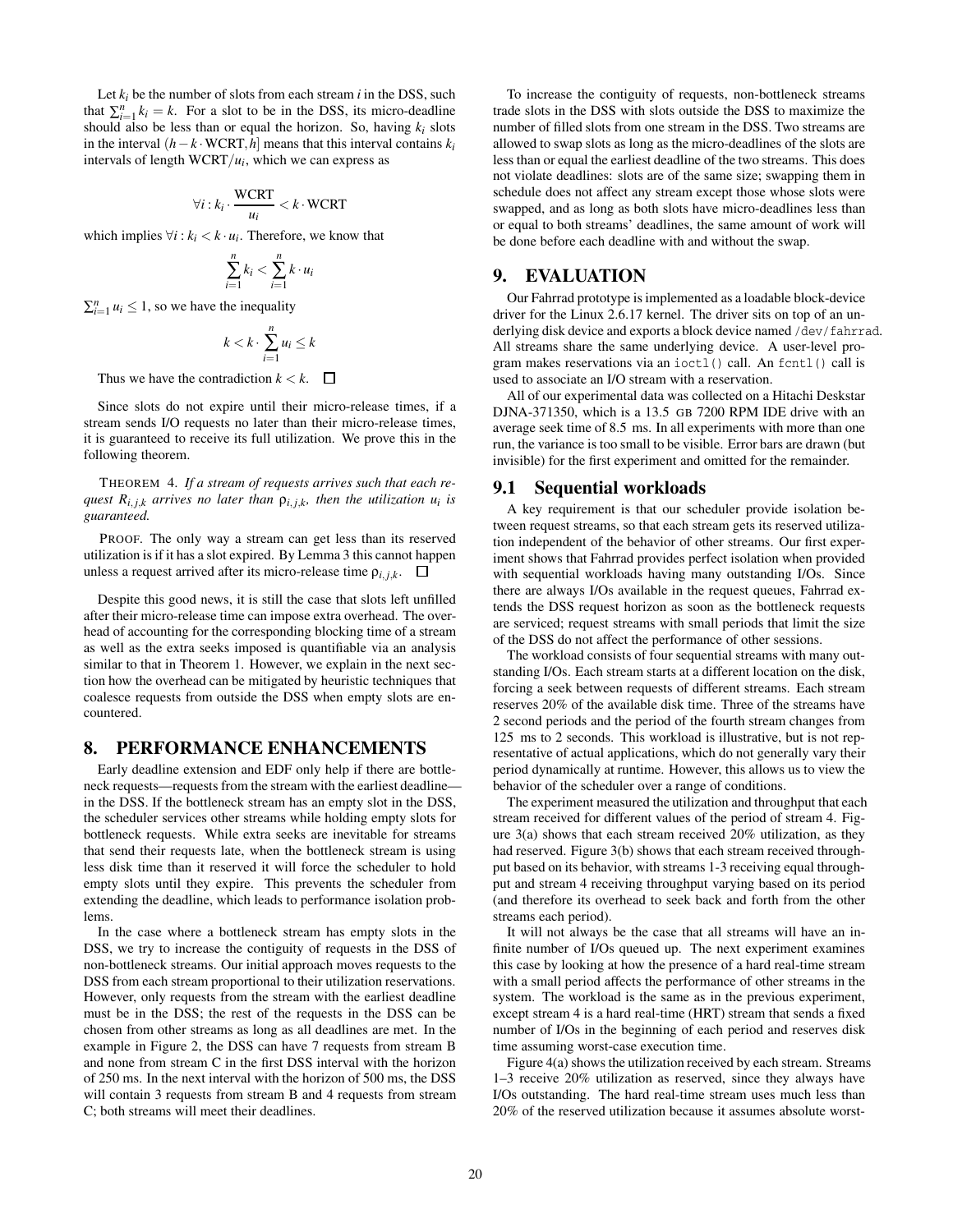

**Figure 3:** Performance of four sequential request streams as the period of stream 4 changes, while periods of other streams remain constant. Each stream reserves 20% of disk time. Results are the average of 10 runs, including error bars (too small to be visible).



**Figure 4:** Performance of four sequential streams with fixed periods as the period of the HRT stream changes. Each stream reserves 20% disk utilization. AFAP refers to sequential streams that queue requests as fast as possible. Results are the average of 10 runs.

case execution time when making its reservation. The received utilization of the HRT stream decreases as its period increases, because more of the (fixed number of) HRT requests can be scheduled together and thereby overhead required to service the HRT stream decreases. As shown in Figure 4(b), the HRT stream receives its required throughput—the same as the number of I/Os per second it sends—so it does not need all of its reserved utilization.

Figure 4(b) shows that the throughput of streams 1–3 decrease somewhat in the presence of HRT stream with very small periods. Since the HRT stream uses much less disk time that it reserves, the scheduler creates empty slots to hold its reservation as long as possible. The HRT stream does not send more requests until the next period, so there is no opportunity to extend its deadline. In this case, slot swapping helps, but with very small HRT periods the performance of the other streams drops by 20-30% due to the limited sequentiality achievable from such swapping. For HRT periods greater than 500 ms, the performance of the other streams is not affected by the HRT stream.

The previous two experiments showed the affect of two extreme cases on the performance of streams in the system. The first case is most favorable for early deadline extension, which yields very good isolation. The second case is the least favorable: the HRT stream over-reserves utilization and ends up with many empty slots, so it is rarely possible to extend the deadline and we need to rely on slot swapping to provide good performance and isolation. Even in this case, we find very good isolation above periods of about 1/2 second, which is more than adequate for most I/O-based applications. Shorter periods are also feasible as long as adequate buffering is available.

### **9.2 Non-sequential workloads**

Non-sequential workloads add additional seeks into the request streams. These are handled by charging the appropriate stream for the seek, maintaining the isolation property of our scheduler.

The next experiment shows the behavior of the four streams from the previous experiment with the addition of a best-effort stream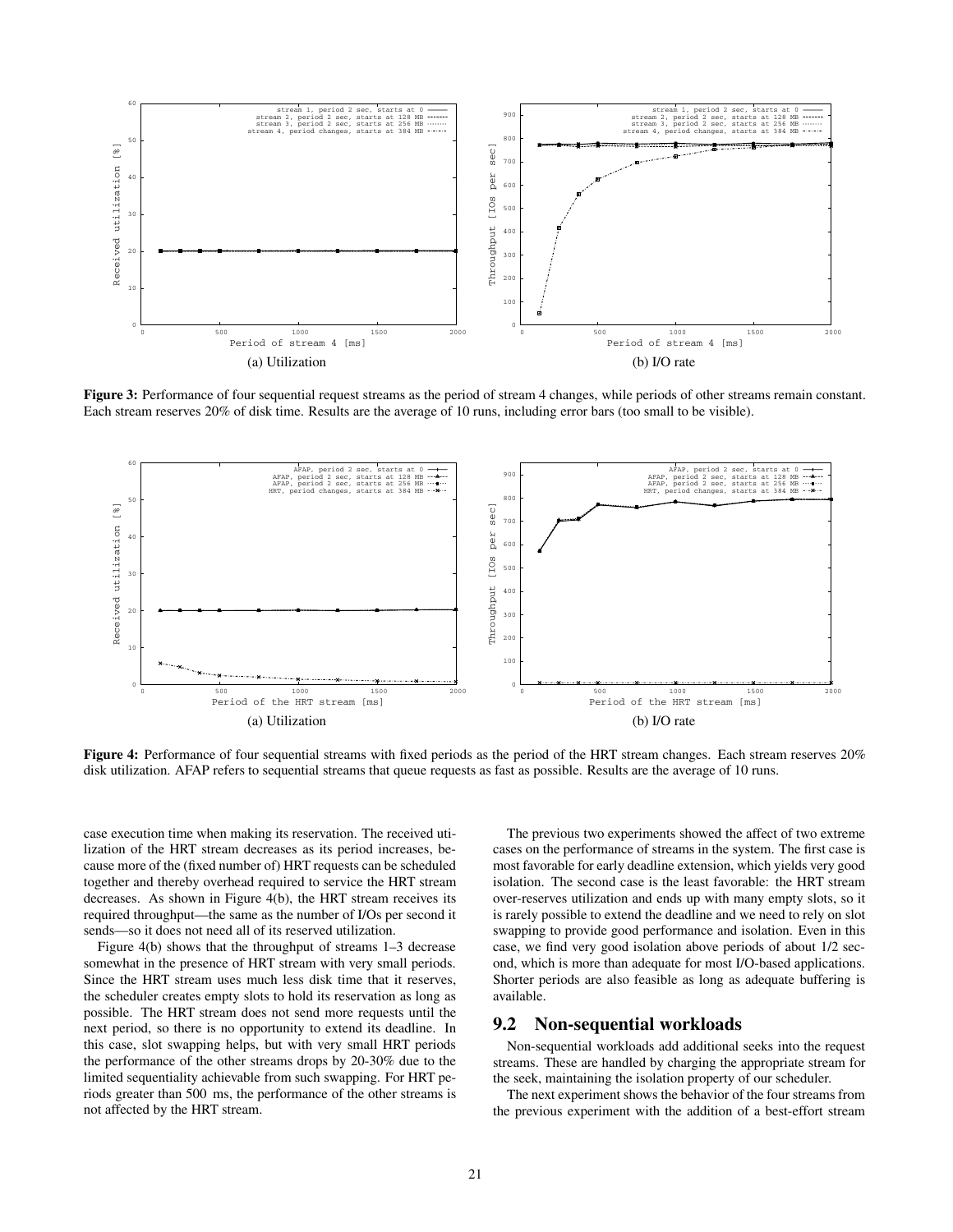

**Figure 5:** Performance of 4 sequential real-time streams and one best-effort stream as the period of the HRT stream changes. Each stream reserves 20% of disk time. AFAP refers to sequential streams that queue requests as fast as possible. Results are the average of 10 runs.

that sends random I/Os as fast as possible. Figure 5(a) shows that the utilization of the HRT stream is less than its reservation because its I/Os take less than worst-case time. All unused disk time, including that reserved but unused by the HRT stream, is (currently) donated to the best-effort stream. The throughput of all streams, shown in Figure 5(b), drops a little because the streams are mixed with a random stream. This suggests that our seek billing model as implemented is as yet imperfect; other streams are being penalized somewhat for the misbehavior of the best-effort stream. Nevertheless, performance and isolation are still very good, especially when the HRT period is greater than about 1 second.

The next experiment shows the behavior of semi-sequential streams in the presence of both an HRT stream with different periods and a random best-effort stream. As above, the HRT stream, shown in Figure 6(a), receives no more utilization than it can use, and the remainder is made available to the best-effort stream. In this case, the throughput of each stream is determined by its I/O behavior, in this case its degree of sequentiality, as desired. The performance degradation is proportional to the number of seeks and is easily quantifiable off-line. This knowledge, together with a characterization of the application behavior, would be used by the broker to provide an appropriate utilization reservation for a given desired throughput.

#### **9.3 Workloads with latency requirements**

If a request stream sends I/Os according to its reservation, it is guaranteed to receive its reserved utilization and complete its I/O requests by the end of each period. In this case, I/O response times are bounded by the period of the request stream. The next experiment examines how period reservation affects request response times. The workload consists of one random hard real-time (HRT) stream and one best-effort stream that sends short bursts of random I/Os (maximum burst is 30 I/Os) at random times. The HRT stream sends a fixed number of I/Os in the beginning of each period and reserves 50% utilization assuming worst-case I/O execution time. The best-effort stream uses the remaining 50% of the disk time.

Figure 7 shows the cumulative distribution of request response times of the HRT stream for reservations with three different periods. Response times are generally shorter for smaller periods and they do not (usually) exceed the period of the stream. With the



**Figure 7:** Cumulative distribution of request response times of the random HRT stream. The HRT stream reserves 50% of disk time, and it runs with one random bursty stream on background. Each line represents different period reservation for the HRT stream.

smallest period (150 ms), the HRT process has 8 outliers (deadline misses) out of 2000 requests, representing 0.4% of all requests. We attribute this to the non-real-time CPU scheduling of the workload generator that causes it to send some I/Os late. Requests that arrive too late in the period are serviced in the next period. In the case when an I/O stream fails to queue up its requests before its slots expire, its request response times are bounded by two periods.

# **9.4 Comparison with a best-effort I/O scheduler**

Using a variety of tricks, including large I/O buffers, Linux is often able to provide good real-time I/O performance without any explicit real-time support. For example, we can run a video or audio player on Linux as long as we do not do much else. However, in the presence of other workloads, I/O performance can degrade seriously. The next experiment demonstrates this effect, showing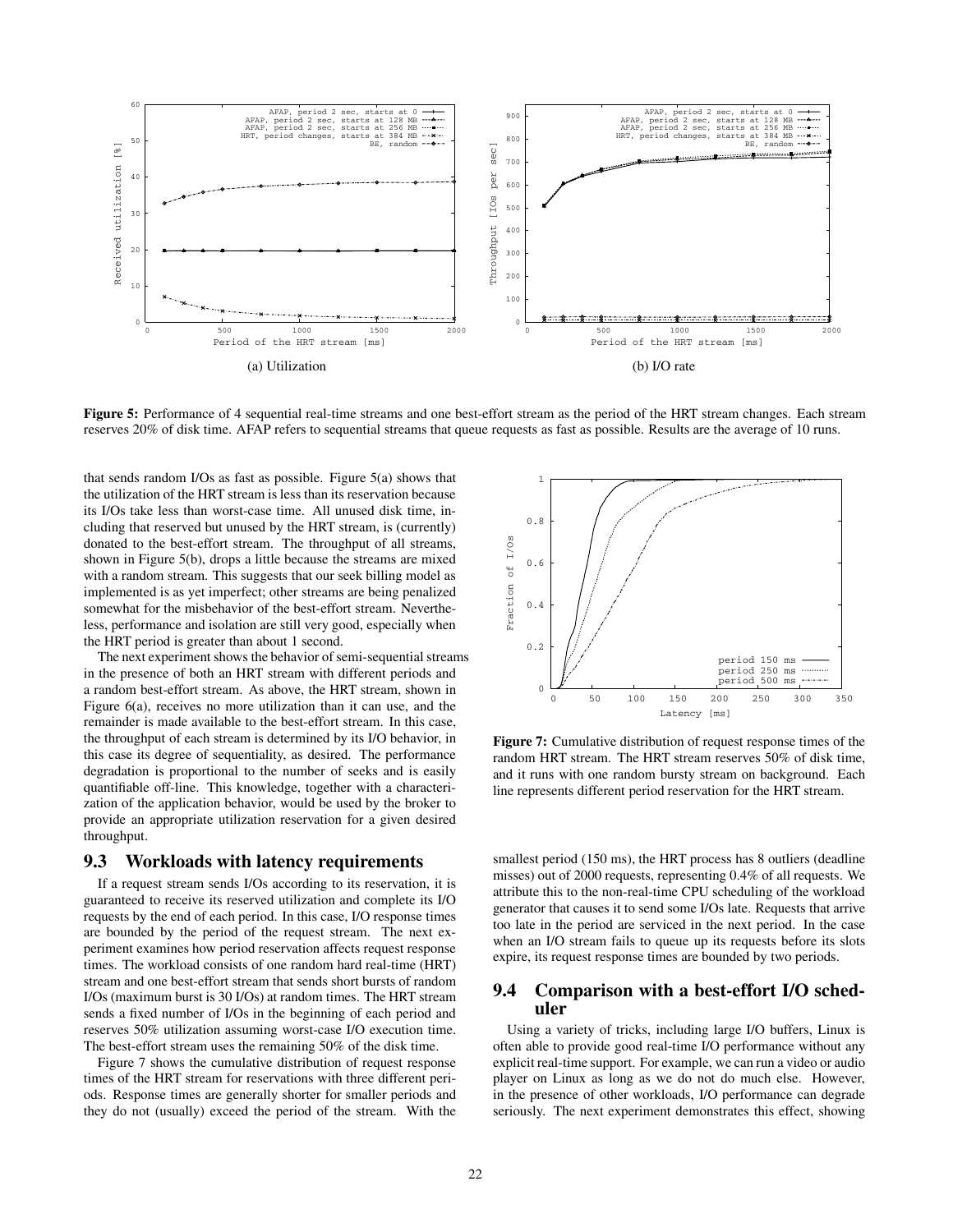

**Figure 6:** Performance of 4 semi-sequential real-time streams and one best-effort stream as the period of the HRT stream changes. Each stream reserves 20% of disk time. AFAP refers to sequential streams that queue requests as fast as possible. Results are the average of 10 runs.

the same workload under Linux and Fahrrad.The workload consists of the following streams: media 1 sends 400 sequential I/Os per 1 second period and reserves 20% of the disk time, media 2 sends 800 sequential I/Os per 1 second period and reserves 40% of the disk time, transaction sends short bursts of random I/Os at random times and reserves 30% of disk time, and background stream uses remaining 10% of disk time for random I/O requests.

Figure 8 shows the throughput results during a 500 second interval. Linux fails to support the media 2 stream, providing an average of about 600 I/Os per second with high variance. Fahrrad meets both the utilization guarantees (not shown), and the throughput requirements of the I/O streams with extremely low variance. Not only does Fahrrad honor its reservations and meet all application performance requirements, its overall throughput exceeds that of Linux by about 200 I/Os per second.

# **10. RELATED WORK**

The spectrum of existing disk schedulers with QoS guarantees suggests that there is an "inevitable" tradeoff between providing good guarantees and providing good performance. On one side of the spectrum are schedulers that try to provide a degree of isolation between streams, but no real-time guarantees. Some of these schedulers have focused on fair resource sharing among multiple streams, such as YFQ [3] and other fair-queuing algorithms [7, 8], Hierarchical Disk Sharing [22], and Zygaria [21]. Other schedulers have focused on sharing of bandwidth or I/O rate, including lottery scheduling [19].

Other schedulers support particular classes of real-time guarantees, such as schedulers targeting multimedia I/O, e.g. Clockwise [1]. They are effective in managing their designed workloads, but they do not support the full range of hard real-time, soft realtime and best-effort guarantees.

Cello [18], MARS [4], and the work by Wijayaratne and Reddy [20] support multiple classes of real-time and best-effort workloads by implementing a two-level hierarchy of schedulers. Shenoy *et al.* [18] concluded that time-based allocation is good for real-time workloads, such as video, and recommends using bandwidth allocation for other, more general workloads. Fahrrad differs from these

schedulers by supporting the range of application requirements in a single scheduling algorithm.

Molano *et al.* [15] implemented a soft real-time filesystem in the RT-Mach kernel allowing for disk bandwidth reservations. The approach uses the same admission criteria as described in Theorem 1, but requires all requests scheduled for a single period to be sequential to guarantee all deadlines. In order to achieve more efficient resource usage the scheduler trades off hard real-time guarantees and fine granularity (short periods). Fahrrad provides fine-grained hard real-time guarantees without affecting resources available for other streams.

Several real-time scheduling algorithms [16, 5] aimed to optimize performance while meeting real-time guarantees by combining seek-optimizing algorithms such as SCAN with EDF real-time scheduling. SCAN-EDF [16] does so by sorting I/O requests in EDF order and re-ordering requests with the same deadline using SCAN. GSR [5] creates feasible scan-groups representing set of requests that can be executed while seeking in particular direction. Both algorithms focus on real-time scheduling of I/O requests with individual deadlines. Real workloads however do not usually require reservation on per I/O basis. Fahrrad supports arbitrary reservation granularities (periods), thus allowing more opportunities for reordering of requests in workloads with larger periods and more efficient scheduling as a result.

The most similar system to Fahrrad is the scheduling framework in DROPS [17], which supports hard real-time, soft realtime and best-effort guarantees. Like Fahrrad, DROPS allows arbitrary reservation granularities, but reservations are on throughput. DROPS tries to optimize disk utilization by dividing a job into mandatory and optional parts. Only mandatory requests are guaranteed and optional requests are executed if there is slack left from mandatory requests. Since mandatory part reservations are made using worst-case assumptions, reservable throughput is low. In contrast, Fahrrad is based on disk time utilization reservation, which avoids the need to make worst-case assumptions for reservations and thus allows more efficient disk resource reservation.

Fahrrad's DSS is similar to the Dynamic Active Subset (DAS) in DROPS, which is a subset of outstanding disk requests which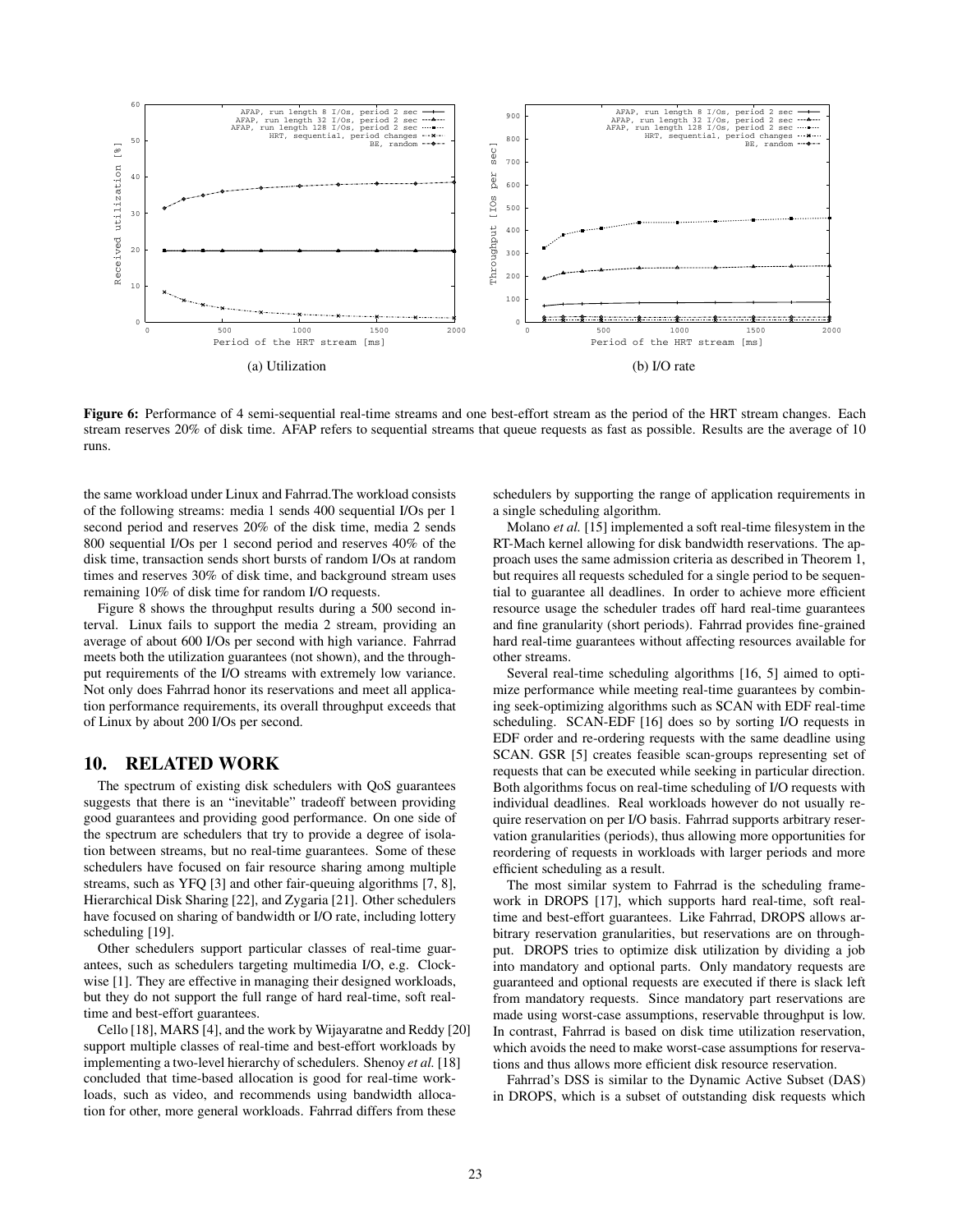

**Figure 8:** Behavior of mixed workload during 500 seconds, with and without Fahrrad. Points are the average for 5-second intervals.

can be sent to disk in any order without violating guarantees. DAS uses Shortest Access Time First algorithm to dispatch requests to the disk. However, Reuther *et al.* [17] do not discuss how they handle unqueued requests and the guarantees in the case of different arrival times of requests. Also, the admission control in scheduling framework in DROPS does not reserve the extra time needed to account for non-preemptability of I/O requests.

Fahhrad does not exploit any knowledge about disk characteristics. An alternative approach that others have advocated [13, 14, 17] is to take into account detailed knowledge about the disk, *i.e.* layout of blocks on the disk platter, disk geometry, seek times, and rotational speed. Previous experience of one of the authors of this paper has shown that it is time consuming to model the disk, because every disk has different characteristics, and as a result it is not practical. This experience was a basis of our work to provide a disk scheduler that does not require detailed knowledge about the disk.

# **11. CONCLUSIONS**

The Fahrrad disk I/O scheduler provides correct real-time scheduling of a combination of hard and soft real-time I/O streams within a single scheduler. It guarantees that an I/O stream will obtain a specified amount of utilization of the disk, with a specified period. A basic scheduling algorithm, which uses EDF internally, correctly handles non-preemptible I/O requests. Adding an ordering mechanism—the DSS—to the algorithm allows the scheduler to obtain good performance by ordering requests to account for the statefulness of disk I/O processing. The techniques for ordering requests within the DSS preserve the scheduler's correctness.

The amount of utilization reserved for a given request stream must be "padded" with the utilization for at least one extra worstcase request to meet utilization guarantees, and that padding with three worst-case requests worth ensures that each stream's throughput expectation, from which the utilization reservation is derived, is isolated from the behavior of other streams.

We have implemented Fahrrad as a loadable block-device driver for the Linux 2.6.17 kernel. Our implementation includes most of the features presented above including request queues, the DSS, micro-deadline adjustment, early deadline extension, and slot swapping. We have not fully implemented the admission control requirements and do not yet bill entirely correctly for the extra seeks imposed on a stream each period.

The experiments we have run using this implementation show that the driver delivers excellent performance. The utilization-based admission control allows us to reserve resources for a range of applications. The driver provides isolation even in the presence of a hard real-time stream with a short period. The deadline extension, bottleneck scheduling, and slot swapping mechanisms yield throughput equivalent to, and occasionally better than, the traditional Linux (best-effort) disk driver.

# **12. REFERENCES**

- [1] P. Bosch, S. J. Mullender, and P. G. Jansen. Clockwise: A mixed-media file system. In *Proceedings of the 1999 IEEE International Conference on Multimedia Computing and Systems (ICMCS '99)*, pages 277–281, June 1999.
- [2] S. A. Brandt, S. Banachowski, C. Lin, and T. Bisson. Dynamic integrated scheduling of hard real-time, soft real-time and non-real-time processes. In *Proceedings of the 24th IEEE Real-Time Systems Symposium (RTSS 2003)*, pages 396–407, Dec. 2003.
- [3] J. L. Bruno, J. C. Brustoloni, E. Gabber, B. Özden, and A. Silberschatz. Disk scheduling with quality of service guarantees. In *Proceedings of the 1999 IEEE International Conference on Multimedia Computing and Systems (ICMCS '99)*, pages 400–405, 1999.
- [4] M. M. Buddhikot, X. J. Chen, D. Wu, and G. M. Parulkar. Enhancements to 4.4 BSD UNIX for efficient networked multimedia in project MARS. In *Proceedings of the 1998 IEEE International Conference on Multimedia Computing and Systems (ICMCS '98)*, pages 326–337, June 1998.
- [5] H.-P. Chang, R.-I. Chang, W.-K. Shih, and R.-C. Chang. GSR: A global seek-optimizing real-time disk-scheduling algorithm. *Journal of Systems and Software*, 80(2):198–215, Feb. 2007.
- [6] P. J. Denning. Effects of scheduling on file memory operations. In *Proc. AFIPS Spring Joint Comput. Conf*, pages 9–21, 1967.